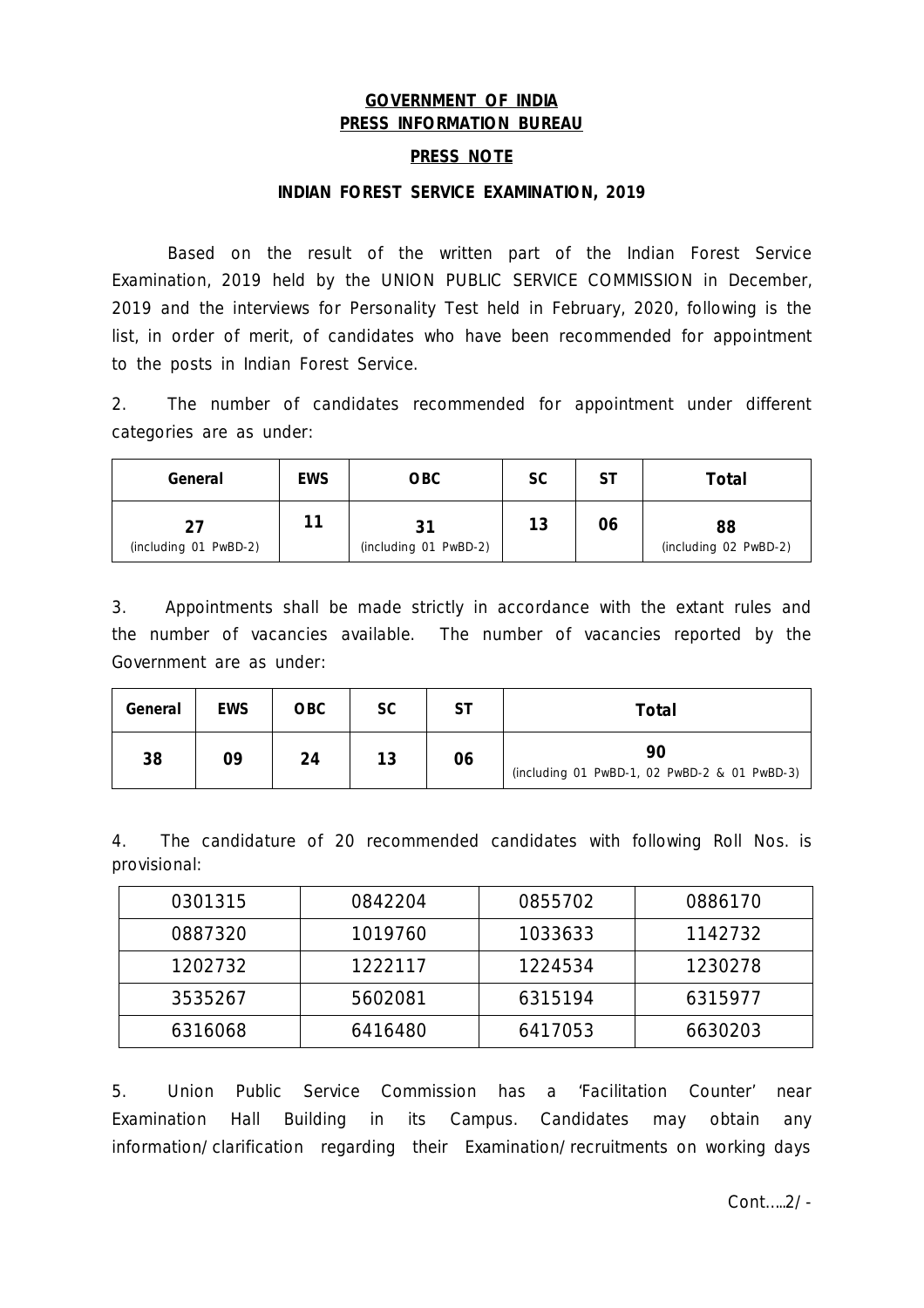between 10:00 A.M. and 05:00 P.M. in person or over Telephone Nos. 011-23385271 and 011-23381125 from this Counter. The result will also be available on the UPSC Website i.e. www.upsc.gov.in. The mark sheets of candidates are likely to be made available on the Commission's website within fifteen days from the date of declaration of the result.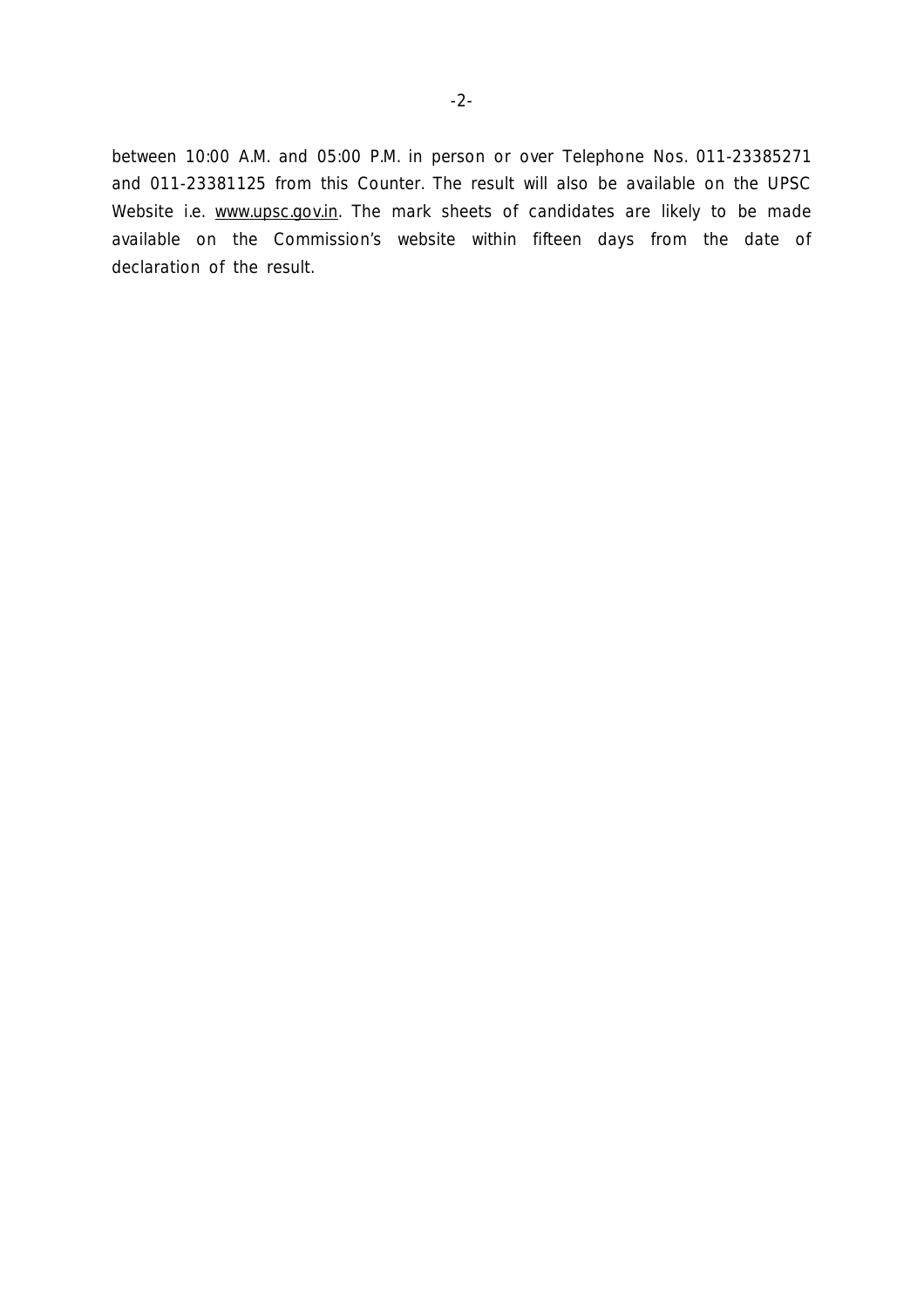# INDIAN FOREST SERVICE (MAIN) EXAMINATION 2019

| S.NO.          | <b>ROLL NO</b> | <b>NAME</b>                  |
|----------------|----------------|------------------------------|
|                |                |                              |
| $\mathbf{1}$   | 2629211        | <b>RISHI KUMAR</b>           |
| $\overline{c}$ | 0833281        | <b>LAVISH ORDIA</b>          |
| 3              | 0405090        | <b>ANMOL JAIN</b>            |
| 4              | 6310737        | KOPPULA SANTOSH KUMAR        |
| 5              | 0842204        | KHATRI VISHAL DINANATH       |
| 6              | 0709586        | <b>ANURAG MISHRA</b>         |
| 7              | 0819391        | <b>VARUN B R</b>             |
| 8              | 0301315        | KANKANALA ANIL KUMAR         |
| 9              | 6616750        | SHIKHAR CHOUDHARY            |
| 10             | 0515047        | <b>SHINDE PRASAD SITARAM</b> |
| 11             | 5818071        | <b>VISHAL SINGH</b>          |
| 12             | 0853575        | PRANAV JAIN                  |
| 13             | 0836397        | DIVYANSHU SINGAL             |
| 14             | 0305662        | YOGEESHA CK                  |
| 15             | 1229862        | <b>RAMYAR</b>                |
| 16             | 1908553        | <b>VISHNU DAS</b>            |
| 17             | 0326343        | SACHIN HANAMAPPA NADAGADDI   |
| 18             | 1208967        | <b>S KRITHIGA</b>            |
| 19             | 0519692        | MANDAR UMESH JEWARE          |
| 20             | 3512124        | <b>ANUJ AGGARWAL</b>         |
| 21             | 1209545        | <b>DEVARAJ P</b>             |
| 22             | 3535267        | <b>RAHUL GUPTA</b>           |
| 23             | 1201487        | <b>MUTHUS</b>                |
| 24             | 0832725        | ANKUR KUMAR JAIN             |
| 25             | 1304082        | <b>SUMIT KUMAR KAR</b>       |
| 26             | 3904502        | <b>MANU ASHOK BHAT</b>       |
| 27             | 4901845        | <b>ABHISHEK AGRAWAL</b>      |
| 28             | 0812481        | <b>SUNNY KHOKHAR</b>         |
| 29             | 1905877        | EBIN BENNY ABRAHAM           |
| 30             | 1019760        | PRATHYUSH SARASA             |
| 31             | 1008610        | T SHESHIDHAR REDDY           |
| 32             | 0805418        | <b>DEVESH PANDEY</b>         |
| 33             | 0867503        | <b>MUKUL JAIN</b>            |
| 34             | 6305222        | LOKESH BHARDWAJ              |
| 35             | 5203625        | <b>RAUNAK GOYAL</b>          |
| 36             | 7902014        | PRAFUL AGRAWAL               |
| 37             | 1202732        | <b>KRISHNA KUMAR S</b>       |
| 38             | 0838579        | <b>SHIKHAR PRADHAN</b>       |
| 39             | 6300952        | <b>BHOSALE AKSHAY DINKAR</b> |
| 40             | 6416480        | WAYAL SWAPNIL ANIRUDHA       |
| 41             | 1222117        | <b>KALAIVANAN R</b>          |
| 42             | 3601577        | <b>MANE NAVANATH SHIVAJI</b> |
| 43             | 0305808        | AMITHA K B                   |
| 44             | 0872626        | <b>SHUBHAM SINGH</b>         |
| 45             | 0859382        | MEENA AVDHESHKUMAR SHIVKUMAR |
| 46             | 6612554        | <b>SAWANT MINAL MAHADHEO</b> |
| 47             | 6417053        | UMA SHANKAR PRASAD           |
| 48             | 3504245        | <b>KARMVEER KESHAV</b>       |
| 49             | 5602081        | <b>GITANJALI J</b>           |
| 50             | 1216026        | S DEEPIKA                    |
| 51             | 6304833        | DEVENDRA KUMAR               |